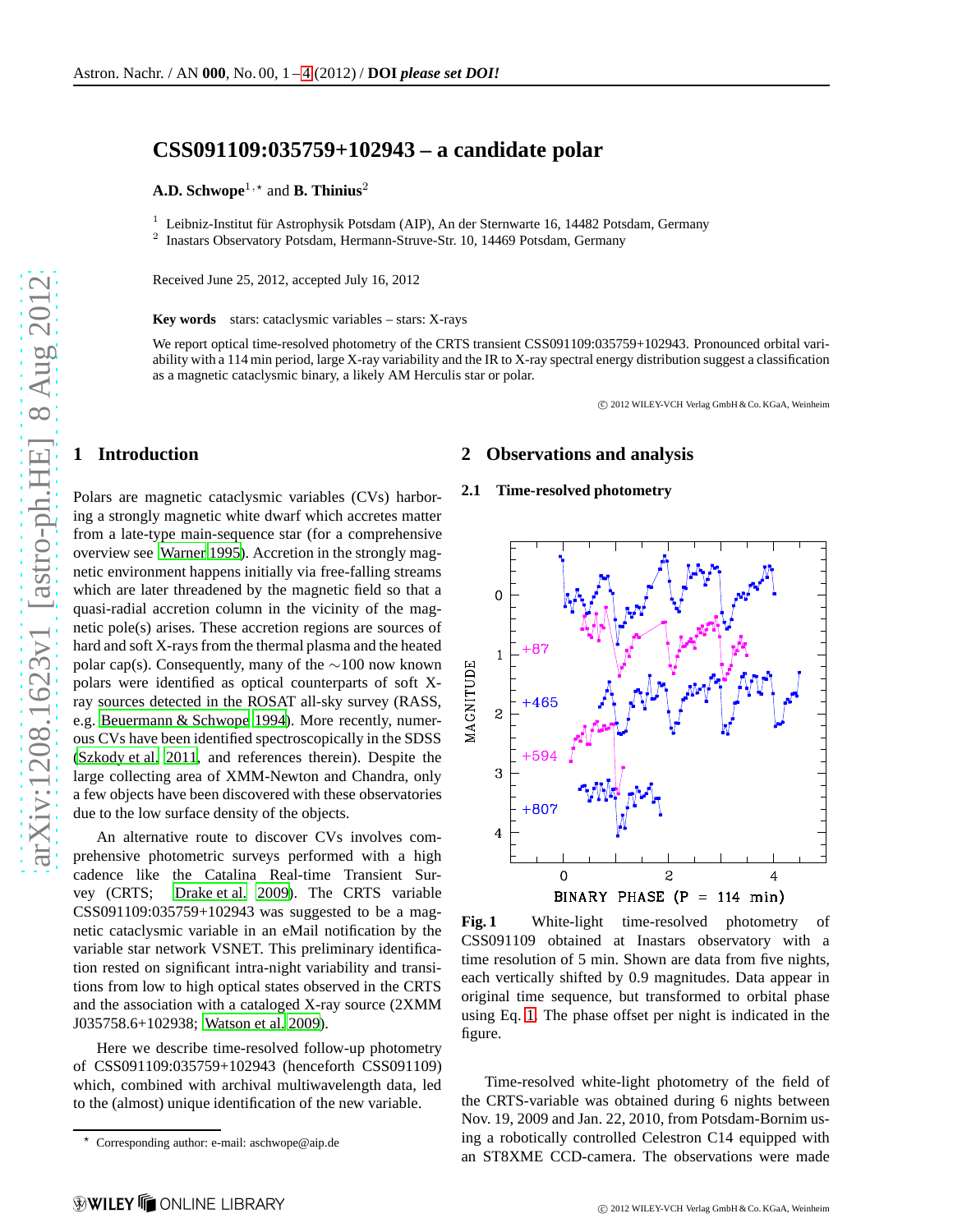

<span id="page-1-1"></span>**Fig. 2** Phase-folded light curve of CSS091109. The mean brightness per night was subtracted from the individual data points obtained during that night. The blue line gives the mean brightness after binning into 18 phase bins. Phases were computed according to Eq. [1.](#page-1-0)

through a CLS-filter from Astronomik with full transmission between 450 nm and 540 nm and longward of 635 nm thus suppressing Hg- and Na-lines from street lamps.

Differential photometric measurements were made with respect to the 14.5 mag comparison star USNO B1.0 1005- 0036054, while USNO B1.0 1005-0036059 (14.5 mag) and USNO B1.0 1005-0036004 (14.7 mag) served as reference stars. In sum, 331 individual measurements were made with a median uncertainty of 0.08 mag after five minutes of integration. Individual zero points displayed nightly variability of about 0.04 mag; both uncertainties do not affect the result of our study.

We found the object displaying pronounced variability with a peak-to-peak amplitude of about 0.8 mag. A period search was performed using the TSA-package within MIDAS. It revealed just one pronounced peak in a Lomb-Scargle periodogram at 114 min that could already be spotted in the nightly raw light curves.

The most pronounced feature in the light curve is a steep decrease of the brightness from a maximum value into a diplike minimum. We measured the times of dip ingress at half light between maximum pre-dip and average dip-brightness via graphic cursor in our data (13 epochs with measurement uncertainty of about 90 s). A linear regression combining the 13 epochs of this feature revealed an ephemeris

<span id="page-1-0"></span>
$$
BJD(T_0) = 2455155.3658(4) + E \times 0.079181(1)
$$
 (1)

where the numbers in parenthesis indicate the uncertainties in the last digits. This ephemeris was used to create the final versions of the light curve plots, both in original time sequence and after phase-binning involving all individual



<span id="page-1-3"></span>Fig. 3 High-state phase-folded light curve of CSS091109 based on CRTS data. Shown are the original data with their error bars and phase-averaged data binned into 14 phase bins.

measurements (Figs. [1](#page-0-0) and [2\)](#page-1-1). The mean light curve displays a saw-tooth shape. The dip feature lasts about 0.2 phase units. After the dip the brightness increases more gradually until the steep decrease into the dip phase begins. The 114 min periodicity is interpreted as being due to the orbital motion of a binary star and the apparent brightness of the star, orbital variability  $16.8 - 18.0$ , indicates that it was observed in a high accretion state.

#### **2.2 Archival CRTS photometry**

We retrieved the currently available CRTS data obtained between Sep. 11, 2007, and Mar. 16, 2011, from the CRTS archive  $(211 \text{ individual measurements})^1$  $(211 \text{ individual measurements})^1$  $(211 \text{ individual measurements})^1$ . The data can be grouped into low (orbital variability only below 18.3 mag), intermediate (orbital variability between  $17.3 - 19.4$ ) and high accretion states (orbital variability between 16.8 − 18.2). An independent period-search within the high-state data revealed weak evidence for the same 114 min periodicity but could not be used to improve the accuracy of the ephemeris. A phase-binned representation of the CRTS high-state data using the period given in Eq. [1](#page-1-0) is reproduced in Fig. [3.](#page-1-3) The light curve has similar shape and amplitude of variability as obtained from our dedicated follow-up. It thus appears that the shape of the light curve displays a rather stable pattern, at least in the high accretion state.

#### **2.3 The spectral energy distribution**

The VIZIER online tool was used to search for additional observational data from wide-field imaging surveys. Data are available from WISE, GALEX, ROSAT-HRI and XMM-Newton. The object has no entry in the 2MASS point source catalog. We therefore retrieved catalogs from

<span id="page-1-2"></span><sup>1</sup> available at<http://nesssi.cacr.caltech.edu/catalina/20091109/911091090214133107.html>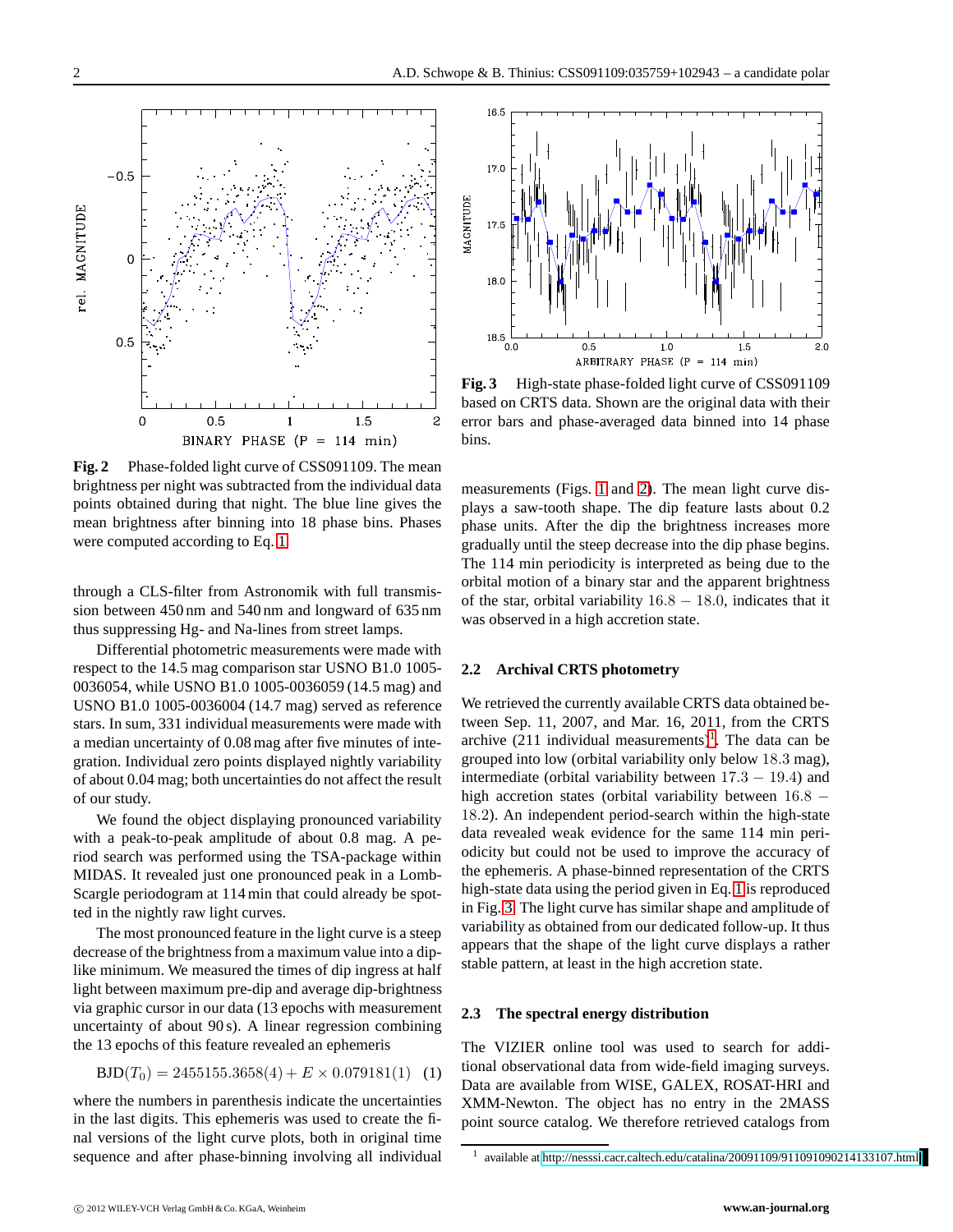2MASS in that field and determined an upper limit magnitude for JHK from 50% completeness. Those data are indicated with arrows in the  $(\nu, \nu f_\nu)$  diagram of Fig. [4.](#page-2-2) GALEX revealed a detection in the FUV band only with a relatively large error ( $3\sigma$  detection) but not in the NUV band.

The photometric data from the Catalina survey are shown in Fig. [4](#page-2-2) with blue lines. The length of the line indicates the amount of orbital variability in the high and the low accretion states, respectively.

The XMM-Newton count rates from the 2XMM-catalog were transformed to fluxes using the standard energy conversion factors which assume an AGN-type power law spectrum as emission model. CSS091109 was discovered in all five standard energy bands between 0.2 and 10 keV with. XMM-Newton revealed 53 photons during an observation that lasted 15977 s, i.e. which covered 2.3 orbital cycles of the 114 m binary. There is a ROSAT discovery as well made with the High Resolution Imager (HRI). The HRI has no energy resolution, and the count rate of  $5.3 \times 10^{-4}$  s<sup>-1</sup> was transformed to flux assuming a thermal bremsstrahlung model. The flux observed with ROSAT was found to be a factor ∼10 higher than the flux from the XMM-Newton observation indicating changes in the mass accretion rate perhaps of that order. The XMM-Newton data do not show an obvious indication of a soft component,

WISE detections are reported in the windows W1-W3 at 3.4, 4.2, and  $12 \mu m$ , respectively but not in W4, the longest wavelength band at  $22 \mu m$ . The color W1-W2 = 0.61 is slightly redder than expected for any main-sequence star and in particular redder by about 0.3 mag than a main-sequence star filling the Roche lobe of a 114 min binary [\(Kirkpatrick et al. 2011\)](#page-3-4). The observed color W2-  $W3 = 2.56$  is even redder than any known brown dwarf. This kind of IR excess might be due to cyclotron radiation but much more likely due to a circumbinary disk (see [Brinkworth et al. 2007;](#page-3-5) [Hoard et al. 2007,](#page-3-6) for similar cases and a more comprehensive discussion). If we assume that the mass-donating (secondary) star follows the spectral sequence described by [Knigge](#page-3-7) [\(2007\)](#page-3-7) it should have spectral type dM4.8 which corresponds to  $T_{\text{eff}} \simeq 3200 \text{ K}$ . Such a template spectrum is shown in Fig. [4,](#page-2-2) scaled to make it consistent with the CRTS photometry, the non-detection in the 2MASS point source catalog, and to reflect the observed WISE flux in the W1 and W2 bands, respectively.

The non-detection of CSS091109 in 2MASS,  $K_{\text{lim}} \geq$ 15.9, suggests a distance larger than 350 pc if we assume a secondary star with that brightness following Knigges's donor star sequence,  $K = 8.08$  at  $P_{\rm orb} = 114$  min.

## **3 Discussion and conclusion**

We interpret the periodicity of 114 min detected in timeresolved photometry of CSS091109 and covering more than 800 cycles as the orbital period of a cataclysmic binary. The stable pronounced variability, the change between high



<span id="page-2-2"></span>**Fig. 4** Infrared to X-ray spectral energy distribution of the CSS091109. Included are data (from low to high frequencies) from the WISE satellite, 2MASS upper limits, the CRTS, GALEX, ROSAT, and XMM-Newton. The black curve adapted to the optical/infrared spectral range is a  $T_{\text{eff}}$  =3200 K model spectrum used as template for an assumed M5 donor star.

and low brightness states in the optical and at X-ray wavelengths, and the overall shape of the SED are strongly suggestive of a magnetic binary, a so-called polar or AM Herculis star. Final confirmation though could be derived from time-resolved optical spectroscopy or polarimetry.

The object is apparently non-eclipsing which restricts the inclination to something less than 73◦ . The light curve with its pronounced dip is likely shaped by absorption in an accretion stream, irradiation of the stream and the secondary star, projection effects of the stream and the accretion region on the white dwarf, and cyclotron beaming.

X-ray surveys with eROSITA will discover several  $10<sup>4</sup>$  new compact binaries [\(Predehl et al. 2010;](#page-3-8) [Schwope](#page-3-9) [2012\)](#page-3-9). Massive spectroscopic surveys with e.g. 4MOST [\(de Jong et al. 2012](#page-3-10)) will reveal identification spectra and Gaia the distances for most of the CVs. Comprehensive photometric follow-up will be needed to uniquely identify the type of a cataclysmic binary and eventually to uncover the period distribution of the class, an opportunity for amateur involvement on a larger scale.

*Acknowledgements.* We thank our referee F.V. Hessman for constructive criticism and P. Hauschildt for providing the PHOENIX model spectrum included in Fig. [4.](#page-2-2)

## <span id="page-2-0"></span>**References**

<span id="page-2-1"></span>Beuermann, K. & Schwope, A. D. 1994, in Astronomical Society of the Pacific Conference Series, Vol. 56, Interacting Binary Stars, ed. A. W. Shafter, 119